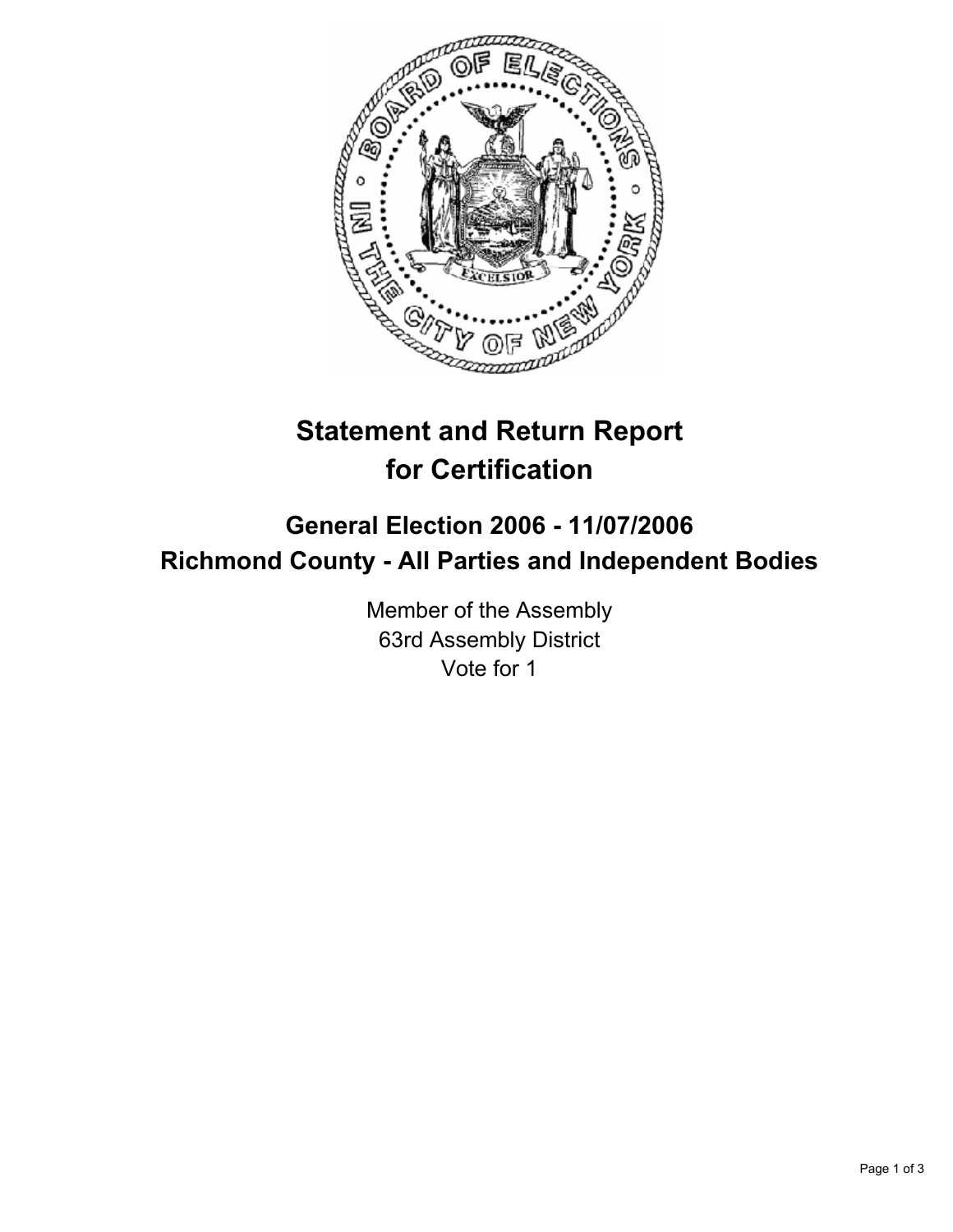

### **Assembly District 63**

| <b>PUBLIC COUNTER</b>               | 20,753 |
|-------------------------------------|--------|
| <b>EMERGENCY</b>                    |        |
| ABSENTEE/MILITARY                   | 672    |
| <b>AFFIDAVIT</b>                    | 249    |
| <b>Total Ballots</b>                | 21,712 |
| VICTOR A GROSSMAN (REPUBLICAN)      | 5,775  |
| MICHAEL J CUSICK (DEMOCRATIC)       | 11,181 |
| MICHAEL J CUSICK (INDEPENDENCE)     | 488    |
| MICHAEL J CUSICK (CONSERVATIVE)     | 926    |
| MICHAEL J CUSICK (WORKING FAMILIES) | 491    |
| DAN BONANNO (WRITE-IN)              |        |
| MI YOUNG BARRAN (WRITE-IN)          |        |
| RICHARD NIXON (WRITE-IN)            |        |
| <b>Total Votes</b>                  | 18,864 |
| Unrecorded                          | 2.848  |